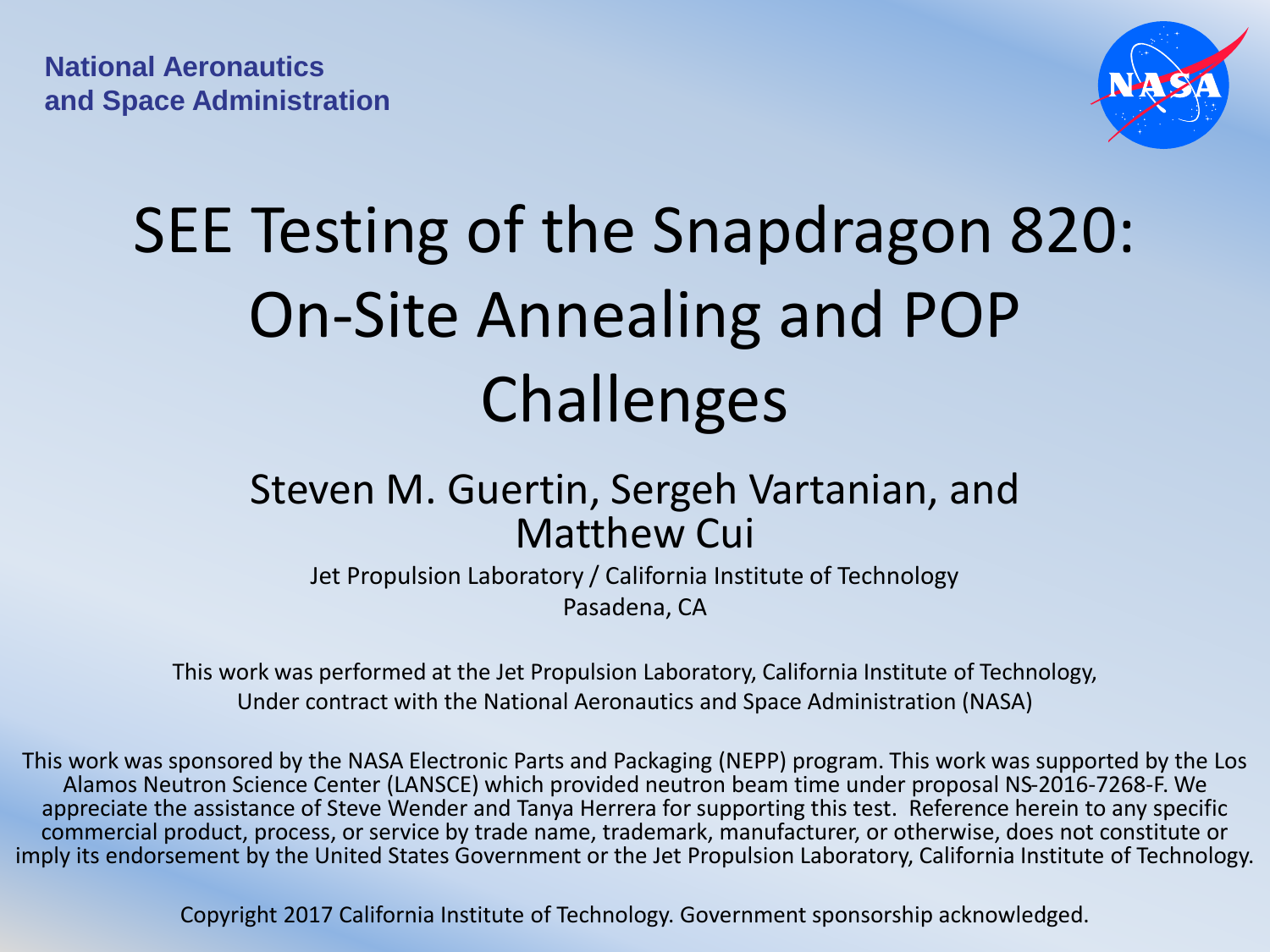**National Aeronautics and Space Administration** 

#### Why is the Snapdragon **Background** important?

- Snapdragon is a system-ona-chip (SOC) and a complex processor
- Made on Samsung's 14nm low power plus (LPP) fabrication line
- High power to performance ratio make it attractive for space users on short missions, high risk tolerance, and low budget
- Testing was carried out TAMU (heavy ions), MGH (protons), and LANSCE (neutrons)



Intrynsic Open-Q Snapdragon 820 SOM

The processor is under the SK Hynix LP DDR4 device in the middle.

A heatsink is normally placed over the DDR4 device but was unnecessary provided good ventilation was available.

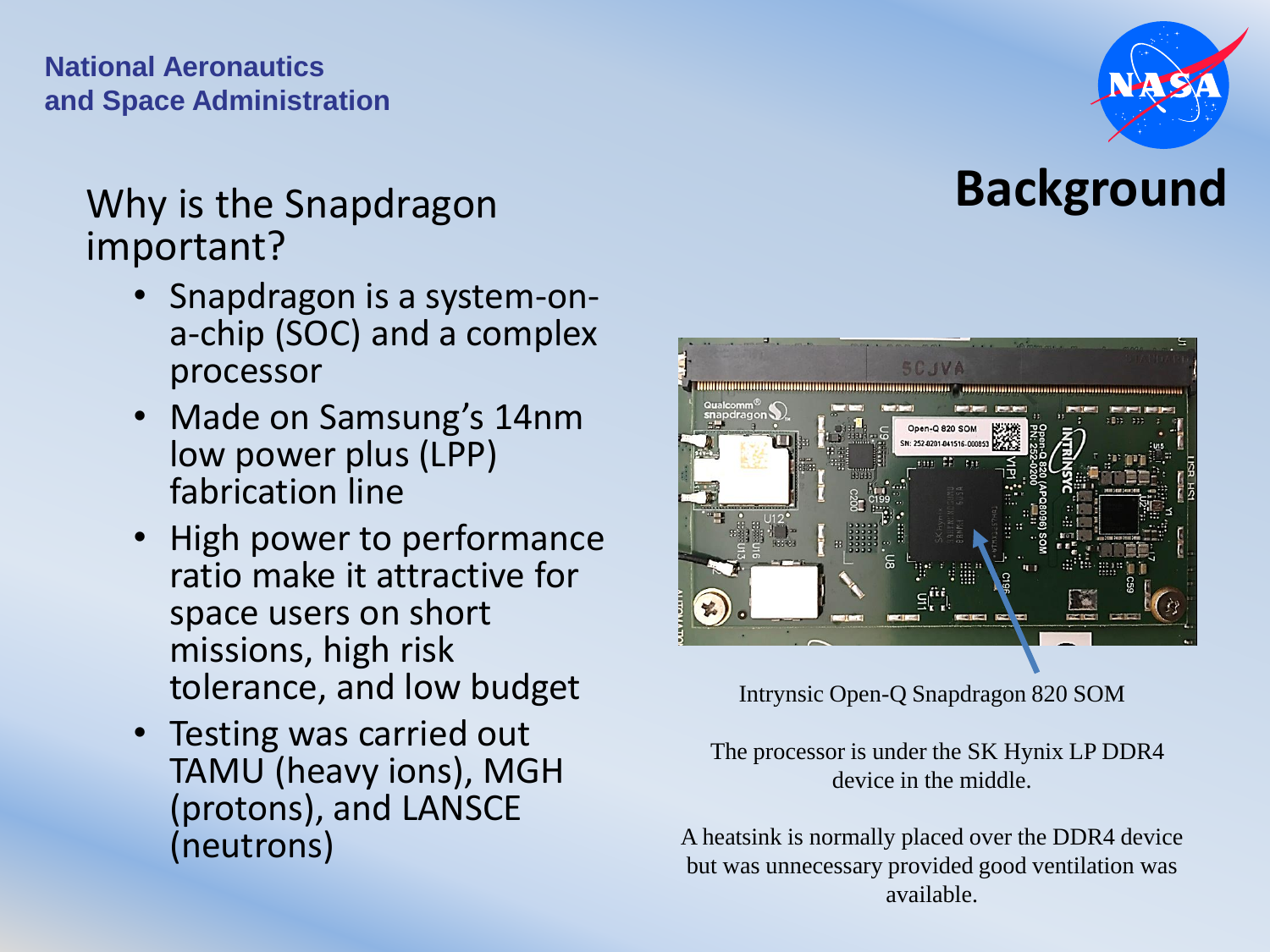

# **protons, neutrons, and 40 MeV/amu ions can penetrate to the processor structures…**

- Particles must traverse DDR4 die and processor die to reach active region of processor
- Thinning of the DDR4 is not obviously beneficial still have to have enough energy to get through the processor
- Approximate thicknesses:
	- DDR4 plastic ~200 um
	- $-$  DDR4 Die 200  $\mu$ m
	- Processor upper plastic  $\approx$ 100 µm
	- $-$  Processor Die 250  $\mu$ m
- Testing done at normal incidence

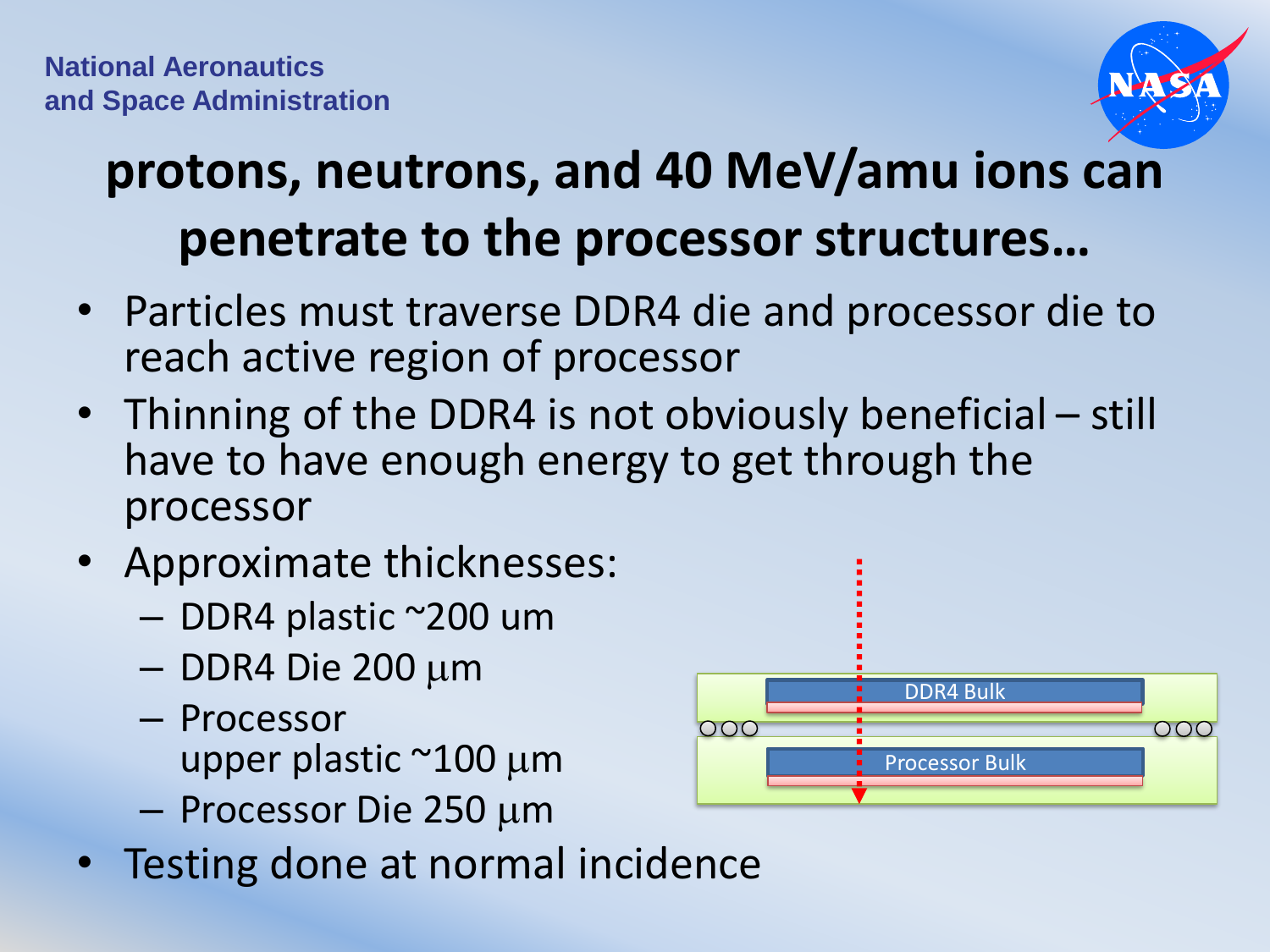#### **National Aeronautics and Space Administration**



## **Snapdragon 820 SEE Test Plan**

Device Information

- Device mounted in a package on package (POP) configuration that did not allow to directly observe chip
- Both Snapdragon and attached DDR4 device tested for heavy ions, protons, and neutrons
	- DDR4 device could not be removed without significant resources to operate the device outside normal configuration

Test System

- Powered with lab supply of 5 V to board
- DUT was connected by two USB ports to test computer
	- The first USB probided Android debug bridge, the second provided serial connection to DUT

Test Software

- Two primary test software types were uses
	- First: Performs entire SEE test before OS starts renders it unable to perform I/O until later Second: Performs SEE test after OS brings up I/;O system and provides immediate info about SEE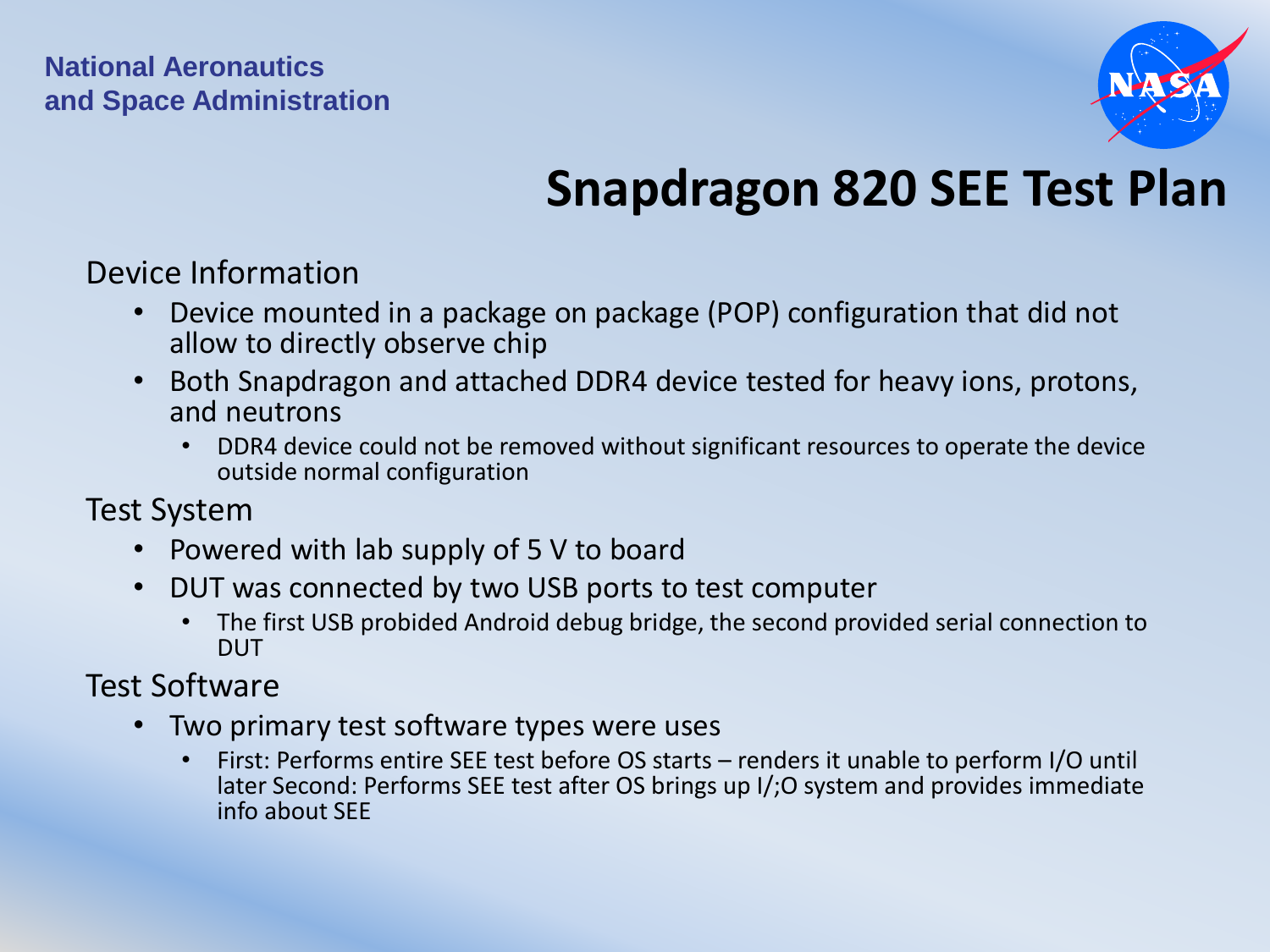

#### **Snapdragon 820 SEE Test Plan**

#### Annealing

- Stuck bits were making it impossible for devices to boot and run test software after relatively limited exposures
- Rotation was established where at least one test board was always being annealed while another was being irradiated
- DUT boards removed from neutron beam were activated and could not always be safely handled



Figure 3: Rotation of test boards during stuck bit accumulation (beam exposure) and annealing.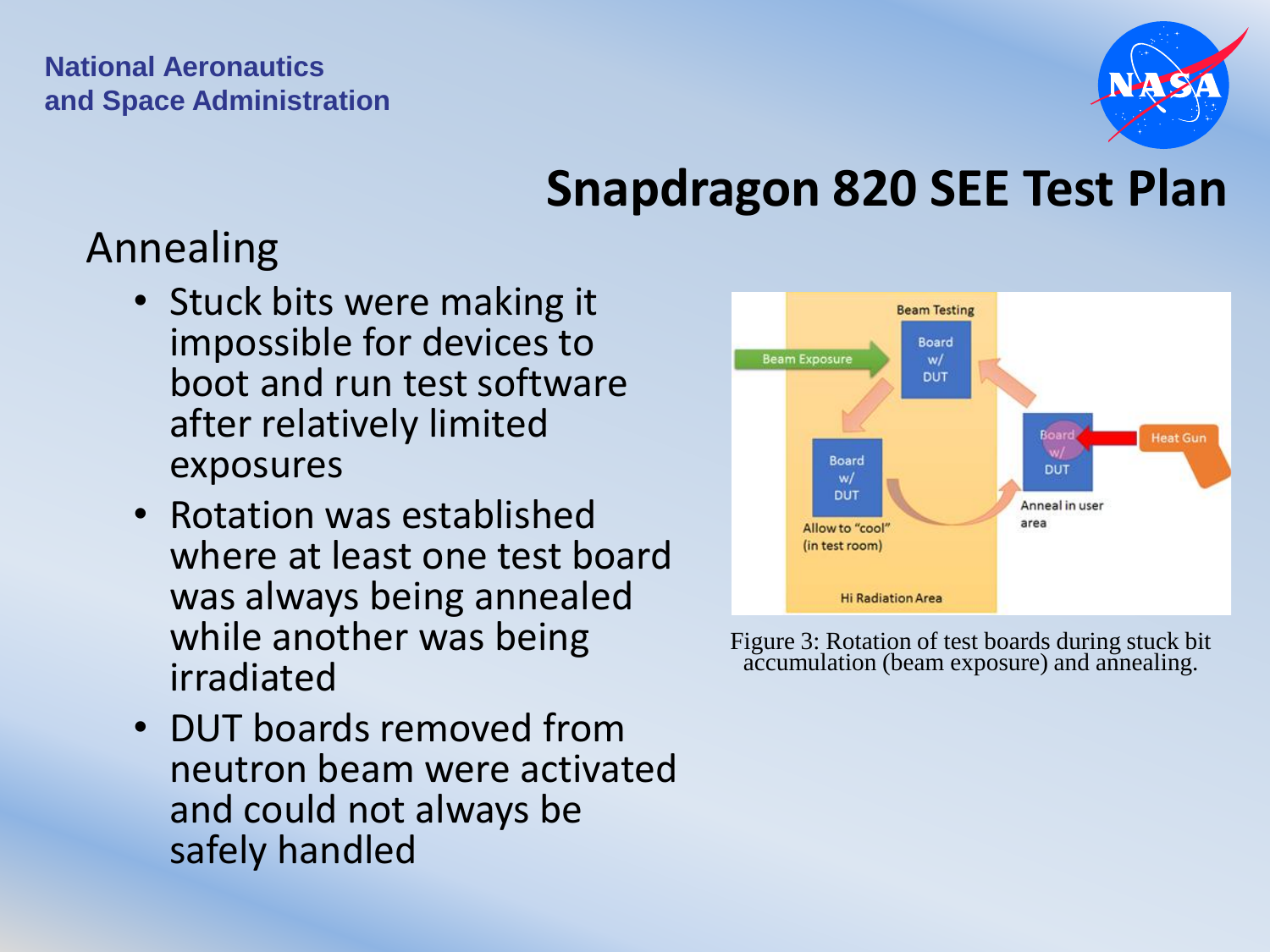

## **Snapdragon 820 SEE Results**

Proton and Neutron Results

- 23 crashes were observed across three proton energies
- SBUs were observed in the DDR4 device and was similar to the number of stuck bits
- Stuck bits were observed during booting and testing
	- Stuck bits would create situation where the test board was no longer functional (especially during neutron testing). Solution was to anneal

Heavy Ion Results

- Not a significant amount of displacement damage, leaving ionization to impact processor and cause crashes more so than stuck bits in DDR4
- Using test code injected in Android boot loader was tested for register bit errors
	- 20 registers tested each containing 64 bits and with no bit errors
- SEL not observed (only secondary goal here)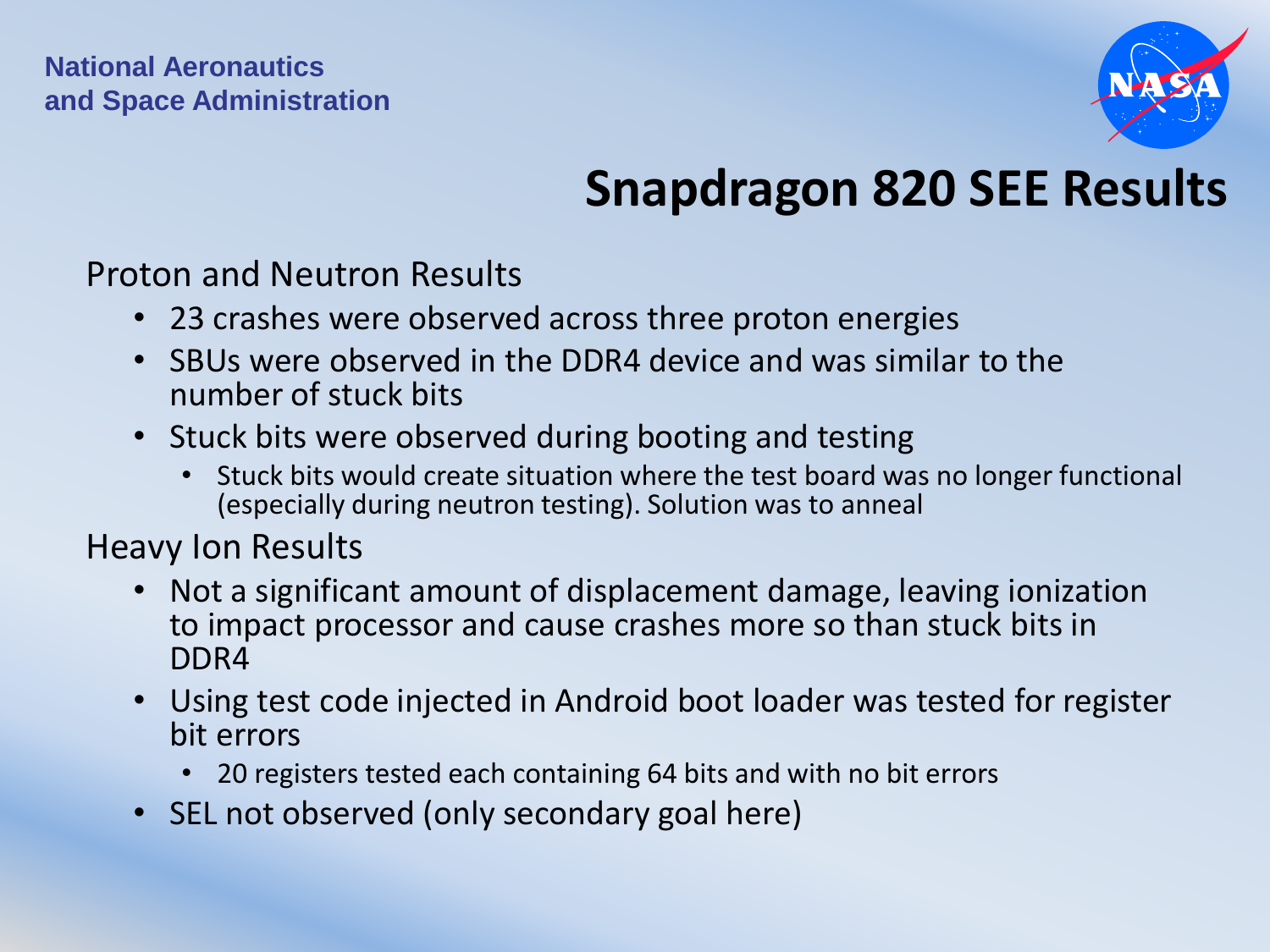

# **Snapdragon SEE Test Conclusion - I**

- Crashes were the dominant error type observed in proton, neutron, and heavy ion testing
	- The nature of crashes between heavy ion, neutron, and proton exposures is similar
- Stuck bits were limited to proton and neutron testing
	- DDR4 devices were expected to have similar sensitivity to bit upsets and stuck bits
- POP structure required all test beams to transverse the DDR4 device
	- This contributed to a large number of stuck bits and memory bit errors